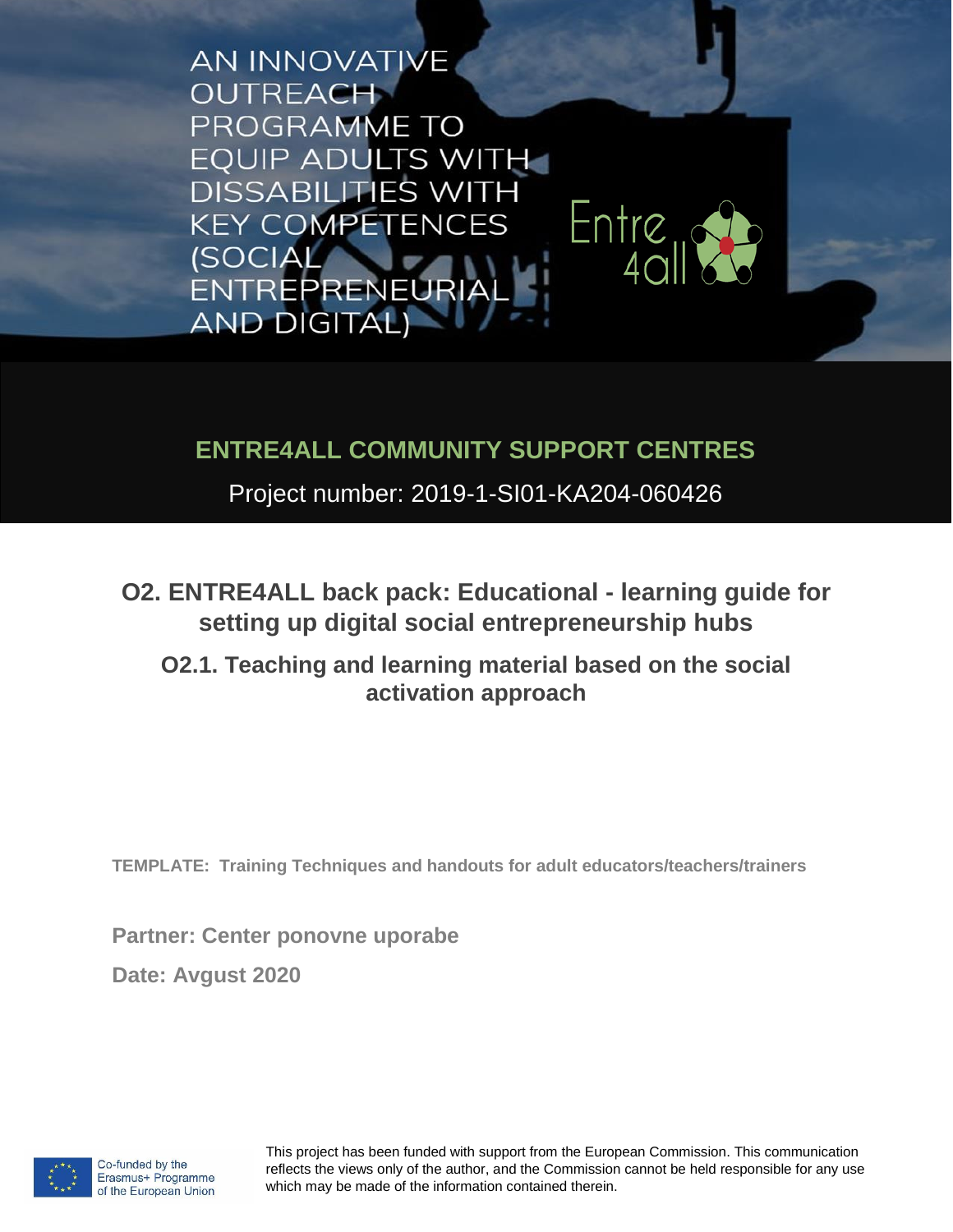

|                                      | <b>Module 1. [Entrepreneurial competences]</b>                                                                                                                                                                                                                                                                                                                                                                                                                                                                                                                                                               |
|--------------------------------------|--------------------------------------------------------------------------------------------------------------------------------------------------------------------------------------------------------------------------------------------------------------------------------------------------------------------------------------------------------------------------------------------------------------------------------------------------------------------------------------------------------------------------------------------------------------------------------------------------------------|
| <b>Activity</b><br><b>Number</b>     | M1-T1-A1                                                                                                                                                                                                                                                                                                                                                                                                                                                                                                                                                                                                     |
| <b>Topic</b>                         | <b>LABOUR LAW</b>                                                                                                                                                                                                                                                                                                                                                                                                                                                                                                                                                                                            |
| Learning<br><b>Outcomes</b>          | Level 3 - 4:                                                                                                                                                                                                                                                                                                                                                                                                                                                                                                                                                                                                 |
|                                      | To understand the meaning of social entrepreneurship                                                                                                                                                                                                                                                                                                                                                                                                                                                                                                                                                         |
|                                      | To define and recognize types of social entrepreneurship in general and within the                                                                                                                                                                                                                                                                                                                                                                                                                                                                                                                           |
|                                      | EU                                                                                                                                                                                                                                                                                                                                                                                                                                                                                                                                                                                                           |
|                                      | Define the different areas and activities of social entrepreneurship                                                                                                                                                                                                                                                                                                                                                                                                                                                                                                                                         |
|                                      | Be able to define social entrepreneurship                                                                                                                                                                                                                                                                                                                                                                                                                                                                                                                                                                    |
|                                      |                                                                                                                                                                                                                                                                                                                                                                                                                                                                                                                                                                                                              |
| Learning<br>approach                 | $\square$ Blended-learning opportunities<br>$\boxtimes$ F2F training                                                                                                                                                                                                                                                                                                                                                                                                                                                                                                                                         |
|                                      | Individual e-learning<br><b>Open-distance learning</b><br><b>Work-based learning</b><br>$\boxtimes$ Community work<br>⊔                                                                                                                                                                                                                                                                                                                                                                                                                                                                                      |
|                                      | other (please specify)<br>□                                                                                                                                                                                                                                                                                                                                                                                                                                                                                                                                                                                  |
| <b>Training</b><br><b>Technique</b>  | Lecture with incorporated case studies                                                                                                                                                                                                                                                                                                                                                                                                                                                                                                                                                                       |
| <b>Duration</b>                      | <b>135 MINUTES</b>                                                                                                                                                                                                                                                                                                                                                                                                                                                                                                                                                                                           |
| <b>Facility/</b><br><b>Equipment</b> | Classroom, Internet access, projector, pen, whiteboard, tables, chairs, notebooks                                                                                                                                                                                                                                                                                                                                                                                                                                                                                                                            |
| <b>Participants</b><br>will need:    | A pen                                                                                                                                                                                                                                                                                                                                                                                                                                                                                                                                                                                                        |
| <b>Attached</b><br>worksheets        | I.1-1_[[ Basics of Social entrepreneurship, (repeating)]:]                                                                                                                                                                                                                                                                                                                                                                                                                                                                                                                                                   |
| <b>Main Tasks</b><br>/ Procedure     | Task 1:<br>Adjust the lecture according to their disabilities.<br>Start the lesson with a video; What is social entrepreneurship?<br>https://www.youtube.com/watch?v=1ecKK3S8DOE(Eng.),<br>Socialno podjetništvo, poslovanje z občutkom za ljudi,<br>https://www.youtube.com/watch?v=82a8Eurh8RI, (Slo.),<br>Find on Youtube; Social entrepreneurship in your country (20 min)<br>Discussion Questions for the Video: (10 mins)<br>What is social entrepreneurship? Do you know any social enterprise in your<br>country or in your local area?<br>Do you understand the essence of social entrepreneurship? |



This project has been funded with support from the European Commission. This communication reflects the views only of the author, and the Commission cannot be held responsible for any use which may be made of the information contained therein. Submission number: 2019-1-SI01-KA204-060426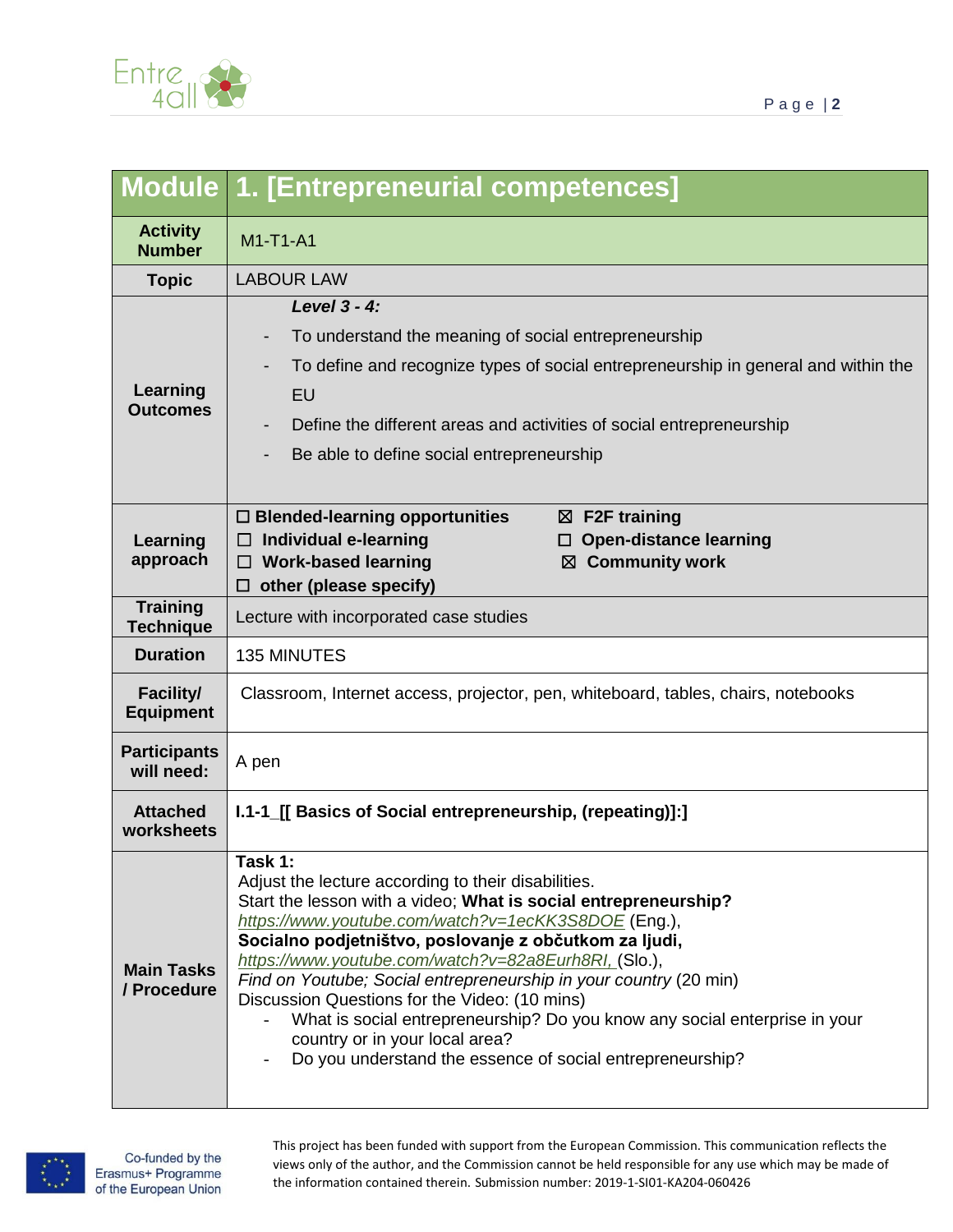



|                                                                                        | <b>2. Task 2</b>                                                                                                                                                                                                                                                                                                                                                                                                                                                                                                                                                                                                                                                                                                                                                                                                                                                                                                    |
|----------------------------------------------------------------------------------------|---------------------------------------------------------------------------------------------------------------------------------------------------------------------------------------------------------------------------------------------------------------------------------------------------------------------------------------------------------------------------------------------------------------------------------------------------------------------------------------------------------------------------------------------------------------------------------------------------------------------------------------------------------------------------------------------------------------------------------------------------------------------------------------------------------------------------------------------------------------------------------------------------------------------|
|                                                                                        | The teacher explains to the students the different areas and activities of social<br>entrepreneurship (20 min)<br>Examples of good practice;<br>https://www.youtube.com/watch?time_continue=21&v=GhGNMkD5d5E&feature=emb_title<br>The teacher finds examples of good practice for their country on Youtube                                                                                                                                                                                                                                                                                                                                                                                                                                                                                                                                                                                                          |
|                                                                                        | Discussion about the Video: (30 mins)<br>Thoughts about good practices<br>Do the students like the way they operate,<br>do they see themselves working in such a company,<br>in which field of social entrepreneurship would they see themselves if they<br>opened their own social enterprise?                                                                                                                                                                                                                                                                                                                                                                                                                                                                                                                                                                                                                     |
|                                                                                        | 3. Task 3 Worksheet 1-1[ Basics of Social entrepreneurship, (repeating)]: (15 mins)                                                                                                                                                                                                                                                                                                                                                                                                                                                                                                                                                                                                                                                                                                                                                                                                                                 |
|                                                                                        | Handout the students the worksheets, which they fill out themselves.                                                                                                                                                                                                                                                                                                                                                                                                                                                                                                                                                                                                                                                                                                                                                                                                                                                |
|                                                                                        | 4. Task 4 – Discussion about the students filled work sheets (25 min)                                                                                                                                                                                                                                                                                                                                                                                                                                                                                                                                                                                                                                                                                                                                                                                                                                               |
|                                                                                        | 5. Task 5 - Wrap it up (5 mins)                                                                                                                                                                                                                                                                                                                                                                                                                                                                                                                                                                                                                                                                                                                                                                                                                                                                                     |
| <b>Useful</b><br><b>Resources</b><br>referenced<br>to<br><b>DATABANK</b><br>$(IO2-A2)$ | Resource:<br>DATABANK/P1/ M1/22 Labor Law/Definition of Social Entrepreneurship-EU<br>(https://ec.europa.eu/growth/sectors/social-economy/enterprises_en)<br>DATABANK/P1/ M1/23 Book, Socialno podjetništvo, prvi priročnik o socialnem<br>podjetništvu v slovenskem jeziku (Social Entrepreneurship, the first guide on Social<br>Entrepreneurship in the Slovenian language)<br>DATABANK/P1/ M1/10 http://www.havenproducts.co.uk/<br>DATABANK/P1/ M1/3 Haven Products is a social enterprise; the unique attribute being<br>that the majority of their highly skilled workforce comprises disabled and disadvantaged<br>adults_https://paceenterprises.org/<br>DATABANK/P1/ M1/30 Priročnik o socialnem podjetništvu v slovenskem jeziku(guide on<br>Social Entrepreneurship in the Slovenian language)<br>http://socialnaekonomija.si/wp-content/uploads/prirocnik-socialno-podjetnistvo-SPLET-<br><u>1.pdf</u> |
| <b>Tips</b>                                                                            | Level 5:<br><b>KNOWLEDGE</b><br>To define the social entrepreneurship legislation<br>To recognise social entrepreneurship principles and requirements<br>Define types of social entrepreneurship<br>Describes the difference between social entrepreneurship and entrepreneurship in<br>general<br><b>SKILLS</b><br>Describe the definition of social entrepreneurship<br>Explain the meaning of social economy and social entrepreneurship                                                                                                                                                                                                                                                                                                                                                                                                                                                                         |



This project has been funded with support from the European Commission. This communication reflects the views only of the author, and the Commission cannot be held responsible for any use which may be made of the information contained therein. Submission number: 2019-1-SI01-KA204-060426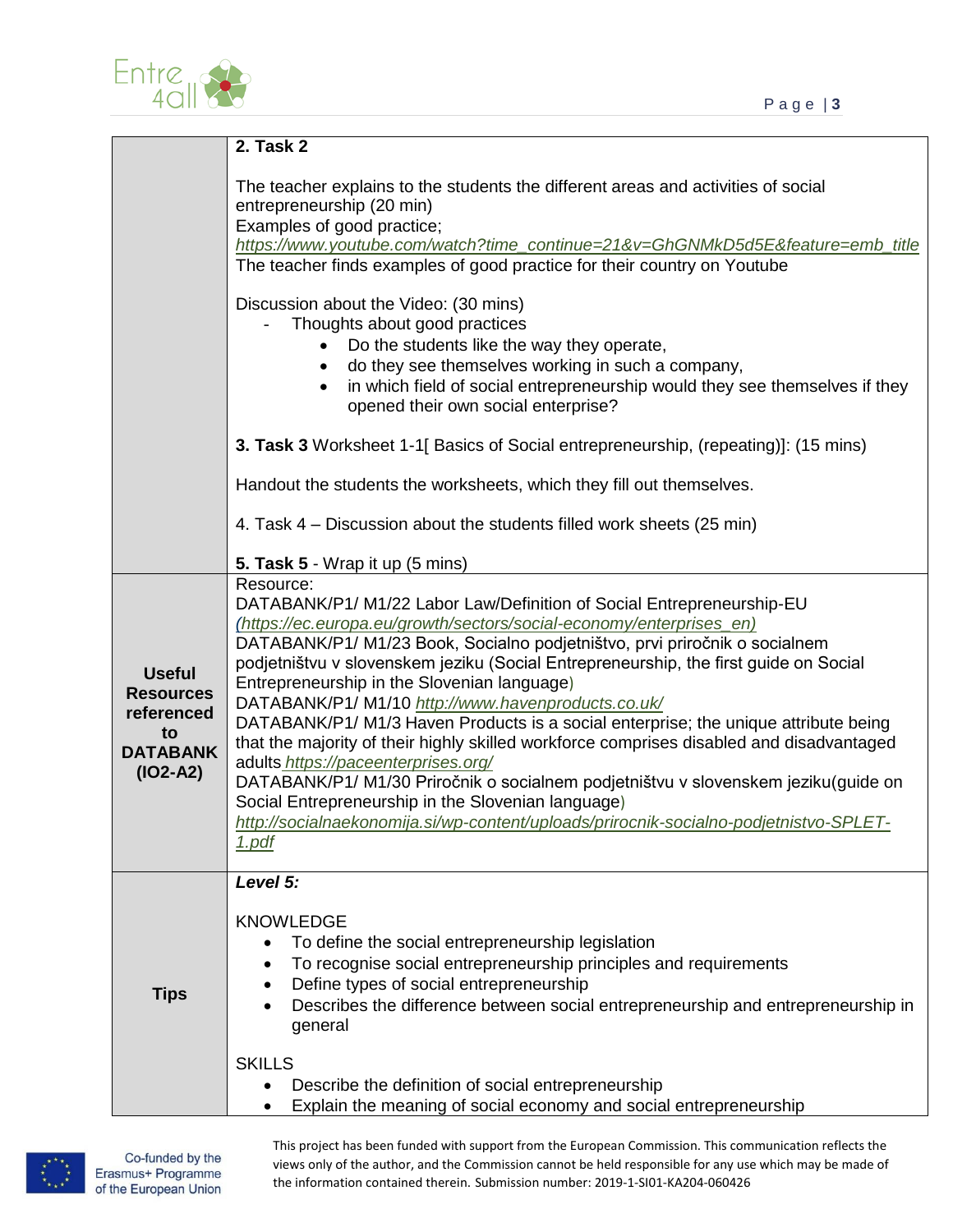

| <b>COMPETENCE</b><br>Be able to develop a social entrepreneurial idea                                                                                                                                                                                                                                                                                                   |
|-------------------------------------------------------------------------------------------------------------------------------------------------------------------------------------------------------------------------------------------------------------------------------------------------------------------------------------------------------------------------|
| The students must distinguish social economy/social entrepreneurship, and<br>entrepreneurship in general. They have to recognise social entrepreneurship principles<br>and requirements and also be able to develop their own social entrepreneurial idea.                                                                                                              |
| Level 6:                                                                                                                                                                                                                                                                                                                                                                |
| <b>KNOWLEDGE</b><br>Write a business plan for a social-entrepreneurial idea<br>Understanding the process of how to establish a social entrepreneurship<br>$\bullet$                                                                                                                                                                                                     |
| <b>SKILLS</b><br>Recognises Entrepreneurial challenges                                                                                                                                                                                                                                                                                                                  |
| <b>COMPETENCE</b><br>Be able to develop a social enterprise and become a social entrepreneur                                                                                                                                                                                                                                                                            |
| The student shows the real desire to start their own social business with a business plan<br>with social- entrepreneurial idea and the student has to have the competences and skills<br>to lead the social enterprise. Students who will demonstrate with their knowledge the<br>ability to start a social enterprise use worksheet 2, My social entrepreneurial plan. |

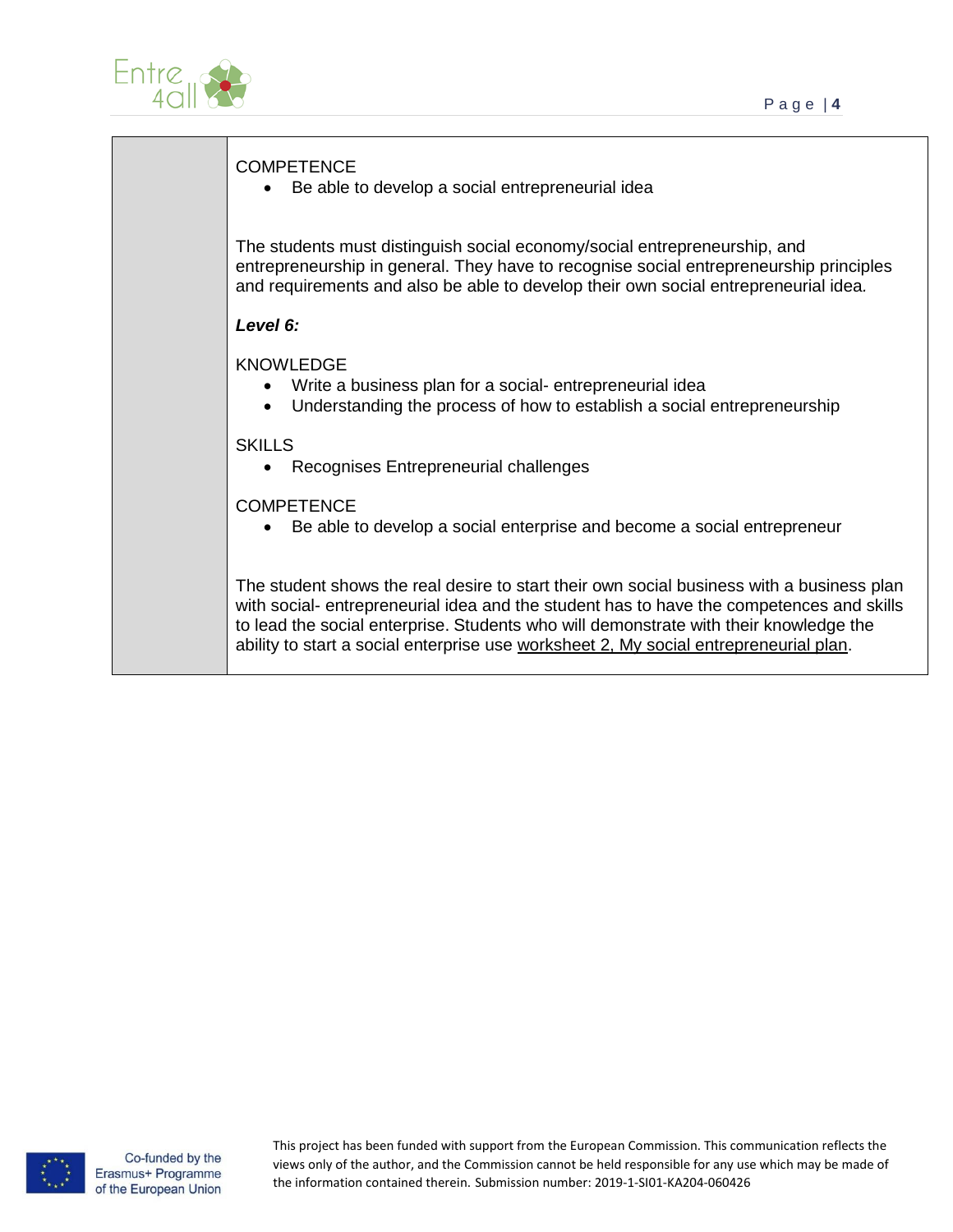

## **Worksheet 1**

## **I.1-1\_[ Basics of Social entrepreneurship, (repeating)]**

**Steps:** The teacher distributes worksheets to the students, which the students fill themselves.

1. What is social entrepreneurship?

*A: A social enterprise is an operator in the social economy whose main objective is to have a social impact rather than make a profit for their owners or shareholders.*

\_\_\_\_\_\_\_\_\_\_\_\_\_\_\_\_\_\_\_\_\_\_\_\_\_\_\_\_\_\_\_\_\_\_\_\_\_\_\_\_\_\_\_\_\_\_\_\_\_\_\_\_\_\_\_\_\_\_\_\_\_\_\_\_\_\_\_\_\_\_ \_\_\_\_\_\_\_\_\_\_\_\_\_\_\_\_\_\_\_\_\_\_\_\_\_\_\_\_\_\_\_\_\_\_\_\_\_\_\_\_\_\_\_\_\_\_\_\_\_\_\_\_\_\_\_\_\_\_\_\_\_\_\_\_\_\_\_\_\_\_ \_\_\_\_\_\_\_\_\_\_\_\_\_\_\_\_\_\_\_\_\_\_\_\_\_\_\_\_\_\_\_\_\_\_\_\_\_\_\_\_\_\_\_\_\_\_\_\_\_\_\_\_\_\_\_\_\_\_\_\_\_\_\_\_\_\_\_\_\_\_ \_\_\_\_\_\_\_\_\_\_\_\_\_\_\_\_\_\_\_\_\_\_\_\_\_\_\_\_\_\_\_\_\_\_\_\_\_\_\_\_\_\_\_\_\_\_\_\_\_\_\_\_\_\_\_\_\_\_\_\_\_\_\_\_\_\_\_\_\_\_

\_\_\_\_\_\_\_\_\_\_\_\_\_\_\_\_\_\_\_\_\_\_\_\_\_\_\_\_\_\_\_\_\_\_\_\_\_\_\_\_\_\_\_\_\_\_\_\_\_\_\_\_\_\_\_\_\_\_\_\_\_\_\_\_\_\_\_\_\_\_\_ \_\_\_\_\_\_\_\_\_\_\_\_\_\_\_\_\_\_\_\_\_\_\_\_\_\_\_\_\_\_\_\_\_\_\_\_\_\_\_\_\_\_\_\_\_\_\_\_\_\_\_\_\_\_\_\_\_\_\_\_\_\_\_\_\_\_\_\_\_\_\_ \_\_\_\_\_\_\_\_\_\_\_\_\_\_\_\_\_\_\_\_\_\_\_\_\_\_\_\_\_\_\_\_\_\_\_\_\_\_\_\_\_\_\_\_\_\_\_\_\_\_\_\_\_\_\_\_\_\_\_\_\_\_\_\_\_\_\_\_\_\_\_ \_\_\_\_\_\_\_\_\_\_\_\_\_\_\_\_\_\_\_\_\_\_\_\_\_\_\_\_\_\_\_\_\_\_\_\_\_\_\_\_\_\_\_\_\_\_\_\_\_\_\_\_\_\_\_\_\_\_\_\_\_\_\_\_\_\_\_\_\_\_\_

2. List in which sectors a Social entrepreneurship can operate;

 *A: Despite their diversity, social enterprises mainly operate in the following 4 fields:*

- *Work integration - training and integration of people with disabilities and unemployed people*
- *Personal social services - health, well-being and medical care, professional training, education, health services, childcare services, services for elderly people, or aid for disadvantaged people*
- *Local development of disadvantaged areas - social enterprises in remote rural areas, neighborhood development/rehabilitation schemes in urban areas, development aid and development cooperation with third countries*
- *Other - including recycling, environmental protection, sports, arts, culture or historical preservation, science, research and innovation, consumer protection and amateur sports*